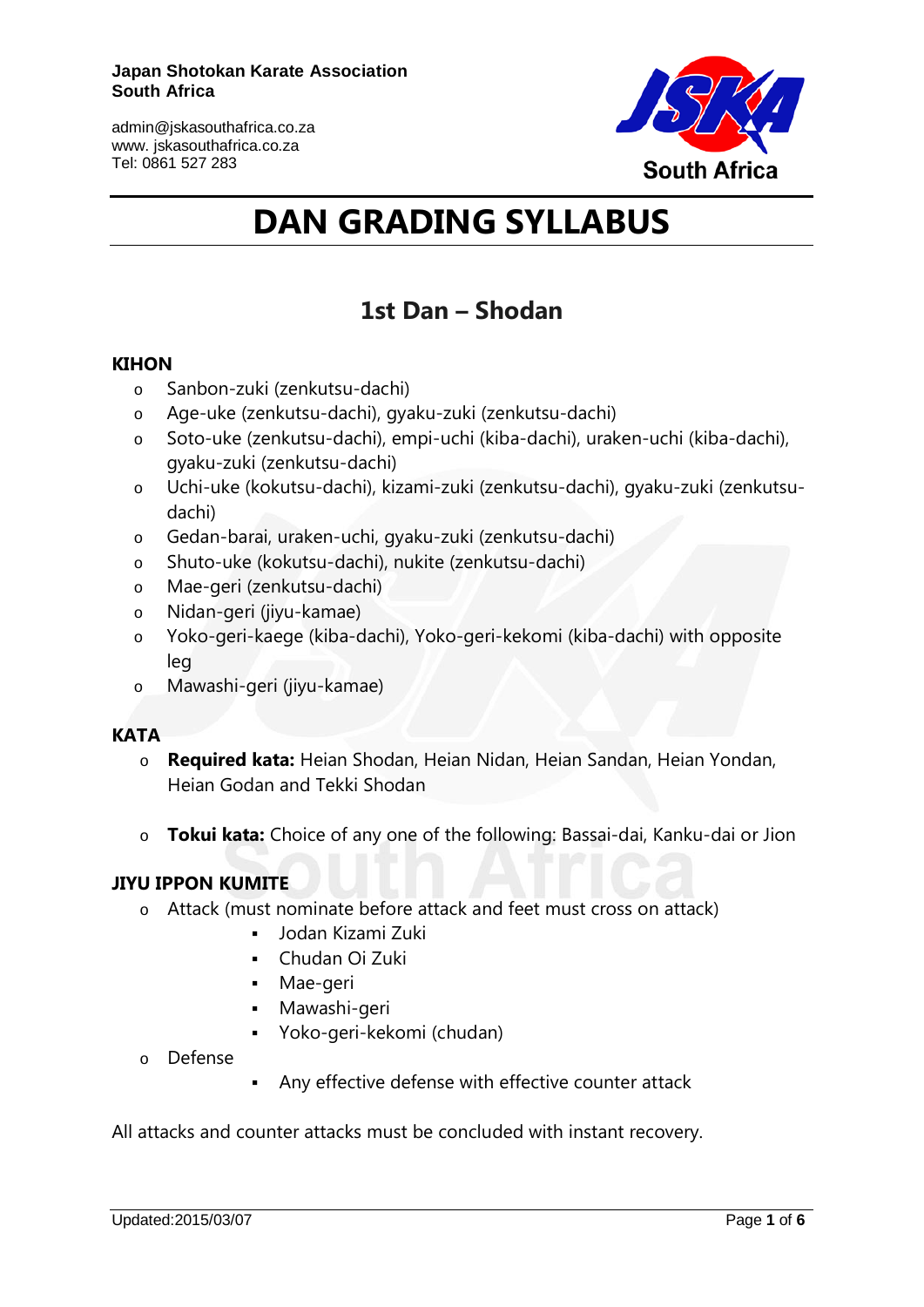

# **DAN GRADING SYLLABUS**

## **2nd Dan – [Nidan](http://karateacademy.co.za/grading-syllabus/dan-syllabus/2nd-dan-nidan/)**

#### **KIHON**

- o Step over Kizami Zuki, Gyaku Zuki (jiyu kamae)
- o Yori Ashi Kizami Zuki, Mae Geri, step over Oi Zuki (jiyu kamae)
- o Age Uke, Mawashi Geri, Uraken Uchi, Oi Zuki (jiyu kamae)
- o Mawashi Geri, Yoko Geri-Kekomi with opposite leg (jiyu kamae)
- o Mae Geri, Yoko Geri-Kekomi, Ushiro Geri (jiyu kamae)

### **KATA**

- o **Required kata:** Heian Shodan, Heian Nidan, Heian Sandan, Heian Yondan, Heian Godan, Tekki Shodan, Tekki Nidan, Bassai-dai, Kanku-dai and Jion
- o **Tokui kata:** Choice of any one of the following: Bassai-dai, Kanku-dai, Empi, Jion or Hangetsu

#### **JIYU KUMITE**

o Jiyu kumite

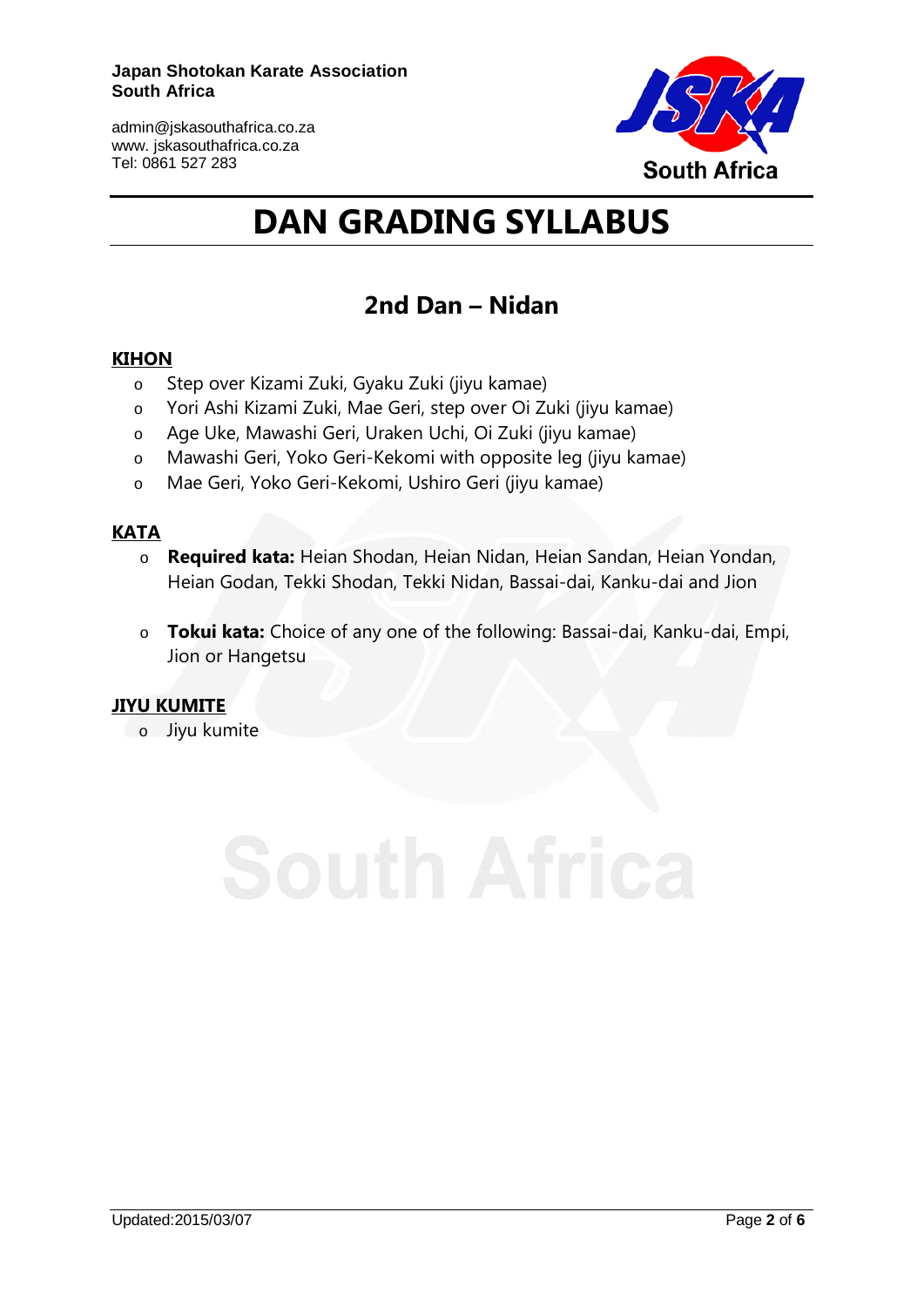

# **DAN GRADING SYLLABUS**

## **3rd Dan – [Sandan](http://karateacademy.co.za/grading-syllabus/dan-syllabus/2nd-dan-nidan/)**

## **KIHON**

A combination of techniques will be nominated by the facilitator.

## **KATA**

**Required kata:** Heian Shodan, Heian Nidan, Heian Sandan, Heian Yondan, Heian Godan, Tekki Shodan, Tekki Nidan, Tekki Sandan, Bassai-dai, Kanku-dai, Empi, Jion, Hangetsu, Jitte and Gankaku

**Tokui kata:** Choice of any one of the 26 JSKA kata.

## **JIYU KUMITE**

Jiyu kumite

## **THESIS**

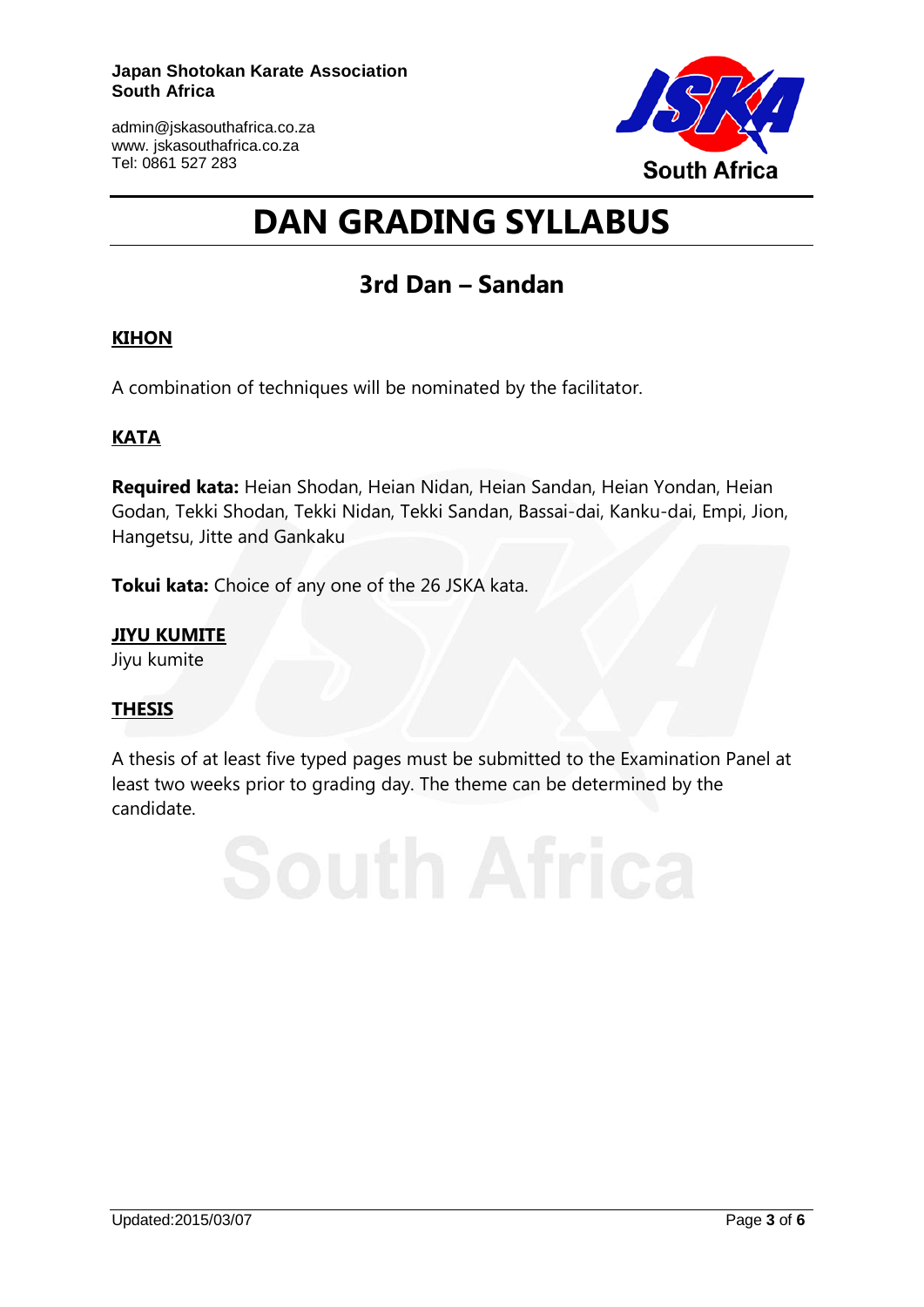

## **DAN GRADING SYLLABUS**

## **4th Dan – [Yondan](http://karateacademy.co.za/grading-syllabus/dan-syllabus/2nd-dan-nidan/)**

## **KIHON**

A combination of techniques will be nominated by the facilitator.

## **KATA**

**Required kata:** Heian Shodan, Heian Nidan, Heian Sandan, Heian Yondan, Heian Godan, Tekki Shodan, Tekki Nidan, Tekki Sandan, Bassai-dai, Kanku-dai, Empi, Jion, Hangetsu, Jitte, Gankaku, Bassai-Sho, Kanku-sho, Chinté, Unsu and Sochin

**Tokui kata:** Choice of any one of the 26 JSKA kata.

## **JIYU KUMITE**

Jiyu kumite

## **THESIS**

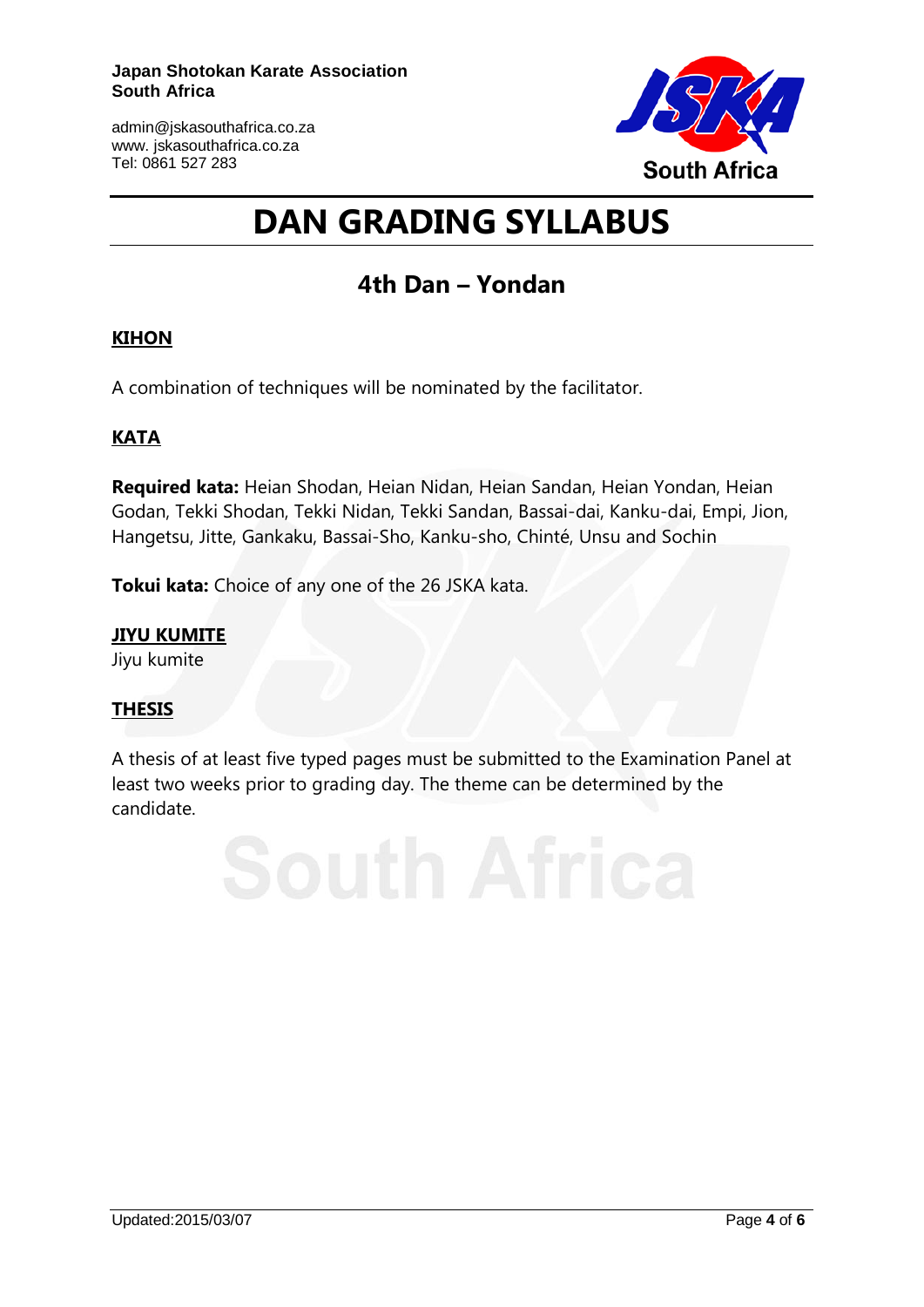

# **DAN GRADING SYLLABUS**

## **5th Dan – [Godan](http://karateacademy.co.za/grading-syllabus/dan-syllabus/2nd-dan-nidan/)**

### **KIHON**

A combination of techniques will be nominated by the facilitator.

## **KATA**

**Required kata:** All 26 JSKA kata

**Tokui kata:** Choice of any one of the 26 JSKA kata.

**JIYU KUMITE** Jiyu kumite

### **THESIS**